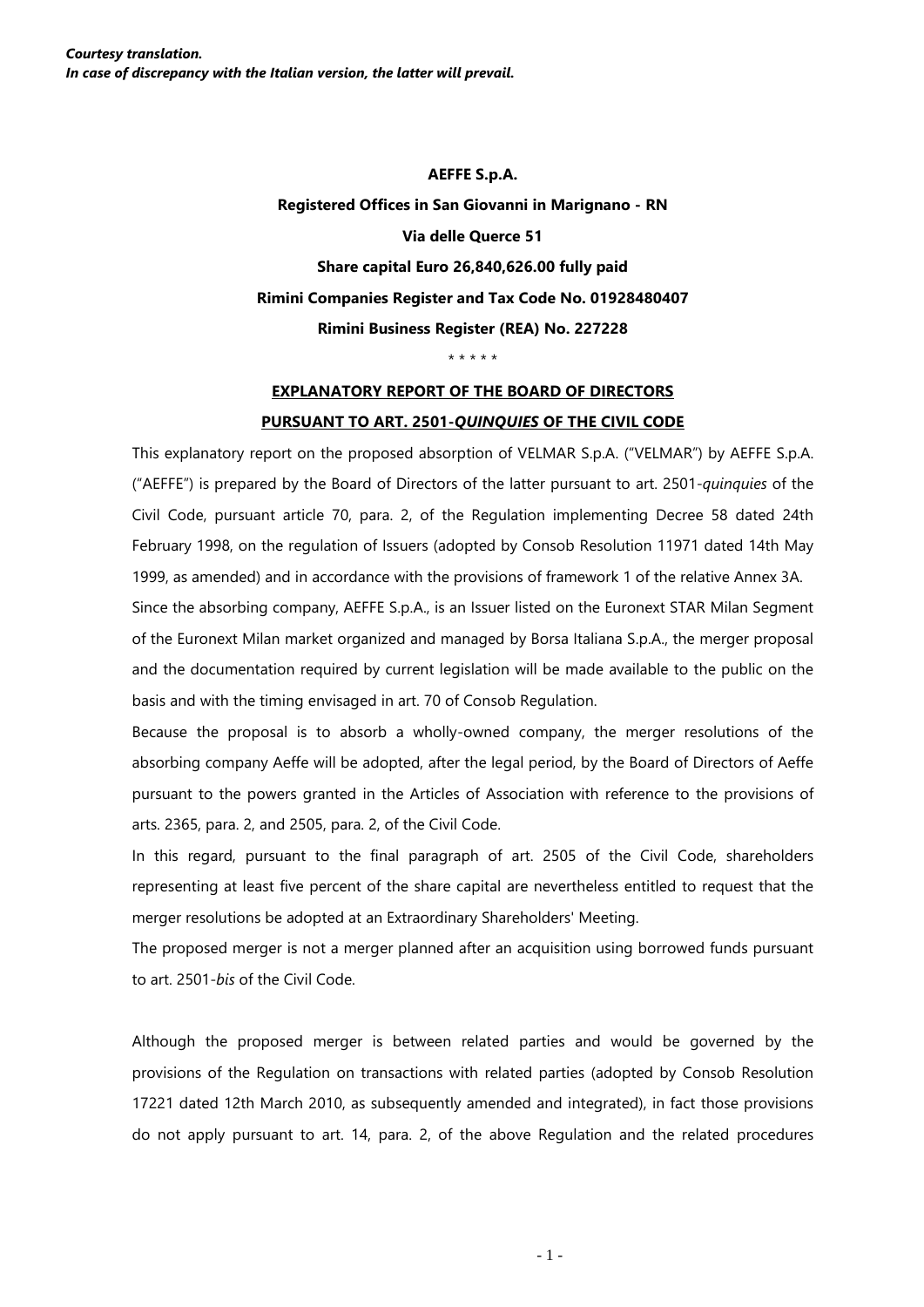adopted by AEFFE S.p.A., since the transaction involves a (wholly-owned) subsidiary in relation to which no other parties related to Aeffe have significant interests.

#### **DESCRIPTION OF THE PROPOSED MERGER**

**1a. Explanation of the operation and the reasons for it, in particular with regard to the operational objectives of the companies participating in the merger and to the plans made to achieve them.**

The companies involved in the Merger are:

AEFFE S.p.A., with registered office at Via Delle Querce 51, 47842 San Giovanni in Marignano (RN), share capital Euro 26,840,626.00 fully paid, Tax Code and Rimini Companies Register No. 01928480407, VAT No. 01928480407, Business Register (REA) No. 227228, absorbing company; and

− **VELMAR S.p.A.**, with registered office at Via Delle Querce 51, 47842 San Giovanni in Marignano (RN), share capital Euro 120,000.00 fully paid, Tax Code and Rimini Companies Register No. 02348440401, VAT No. 02348440401, registered with R.E.A. no. 259268, company to be absorbed.

The share capital of VELMAR is wholly owned by AEFFE and Velmar is a company subject to management and coordination by AEFFE.

The absorption of VELMAR by AEFFE is part of a simplification of the corporate structure and chain of control that will generate significant operational and organizational benefits. In particular, absorption of the wholly-owned subsidiary within a single structure will simplify the management of operational processes, make the related planning, monitoring and governance systems more organic, and enhance the value of the assets of VELMAR, the company to be absorbed, while also generating greater flexibility and synergies with the other companies in the AEFFE Group. The merger will therefore make it possible to unify decision-making processes and create a business organization capable of making the decisions needed to pursue and achieve its entrepreneurial objectives with greater responsiveness and timeliness.

Moreover, the merger will reduce the costs of the corporate structure by streamlining the administrative staff, the use of consultants and administrative compliance in general.

**1.***a.bis***) In case of a merger after an acquisition using borrowed funds, provide the information specified in art. 2501-***bis***, para. 3, of the Civil Code.**

The merger does not involve any borrowing.

**1.***b)* **If the merger involves an exchange of securities, explain the values attributed to the companies involved in the operation for determination of the exchange ratio, indicating the existence of any expert appraisals.**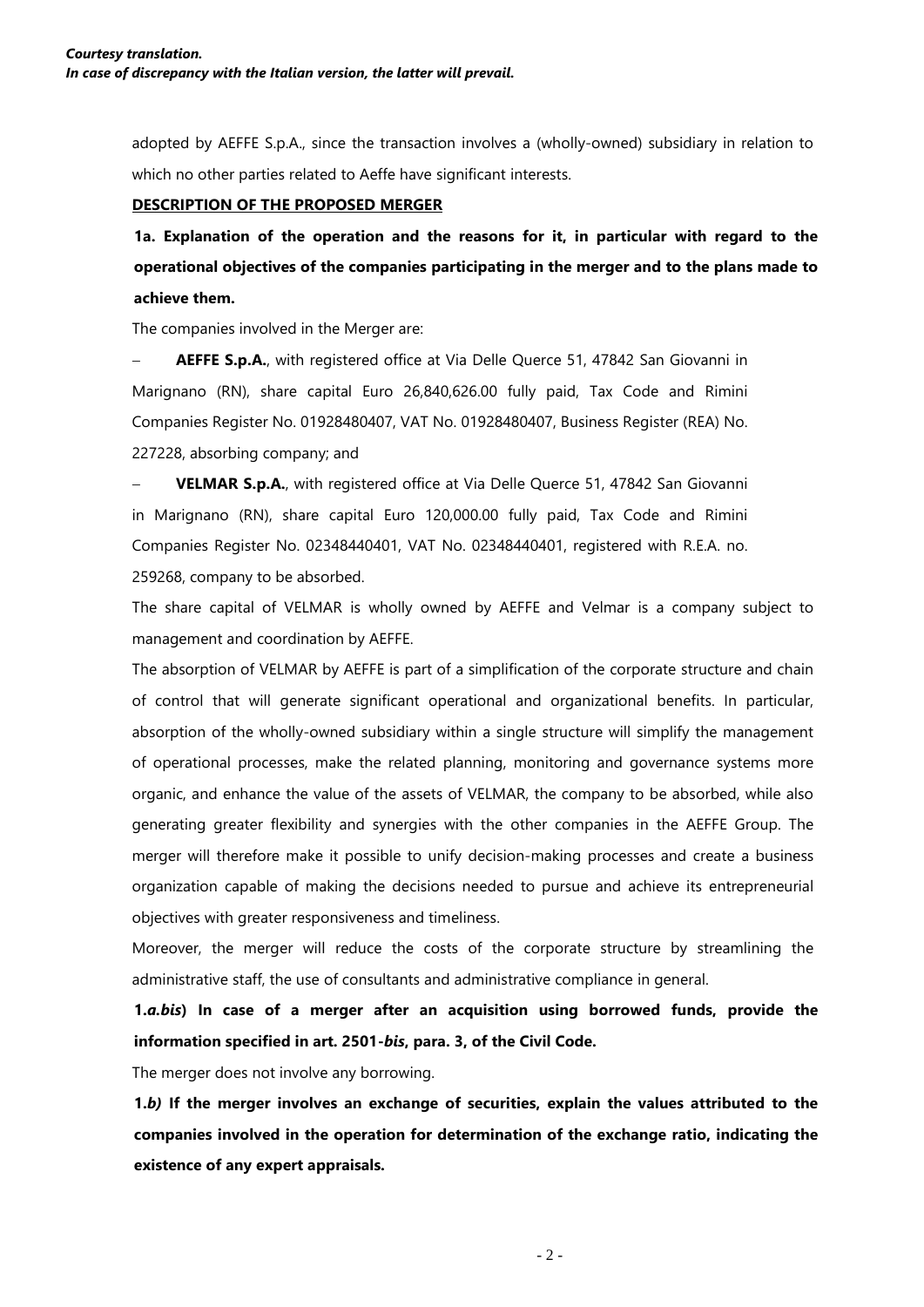The merger does not involve the exchange of securities.

*1.c)* **The exchange ratio established and the criteria used to determine that ratio, in particular with regard to any roundings that were necessary with respect to the ratios deriving from simple comparison of the values attributed to the shares of the companies involved on the basis of the valuations mentioned in the preceding point.**

Since this is the absorption of a wholly-owned company, the merger will take place by canceling all the shares representing the share capital of VELMAR, the company to be absorbed, without any allocation of shares in the absorbing company.

Pursuant to the provisions of art. 2505 of the Civil Code and given that the merger involves a company whose shares are wholly owned by the absorbing company, it is not necessary to prepare the experts' report on the fairness of the exchange ratio envisaged in art. 2501-*sexies* of the Civil Code.

# **1.***d)* **Procedures for assigning shares in the absorbing company or in that resulting from the merger and the start date of the related enjoyment rights.**

See point 1.c) above.

**1.***e)* **The date from which the operations of the companies participating in the merger are recognized, including for tax purposes, in the accounts of the absorbing company or that resulting from the merger.**

The transactions of the company to be absorbed will be recognized in the accounts of the absorbing company from the first day of its financial year in progress when the last registration required by art. 2504 of the Civil Code is completed.

### **1.***f)* **Tax implications of the operation on the companies participating in the merger.**

Pursuant to art. 172, para. 9, TUIR (Consolidated Income Tax Law), the effects of the merger for corporate income tax purposes also commence from the first day of the financial year of the absorbing company in progress when the last registration required by art. 2504 of the Civil Code is completed.

## **1.***g)* **Expectations for the subsequent composition of significant share ownership and for the control structure of the absorbing company or the company resulting from the merger.**

Since the merger involves canceling all the shares representing the share capital of VELMAR, the company to be absorbed, without any allocation of shares in the absorbing company, the current significant ownership of shares in AEFFE and current control structure of AEFFE will not change as a result of the merger.

**1.***h)* **Effects of the merger on significant shareholders' agreements pursuant to art. 122 of the Consolidated Law, as they relate to the shares of the companies participating in the merger,**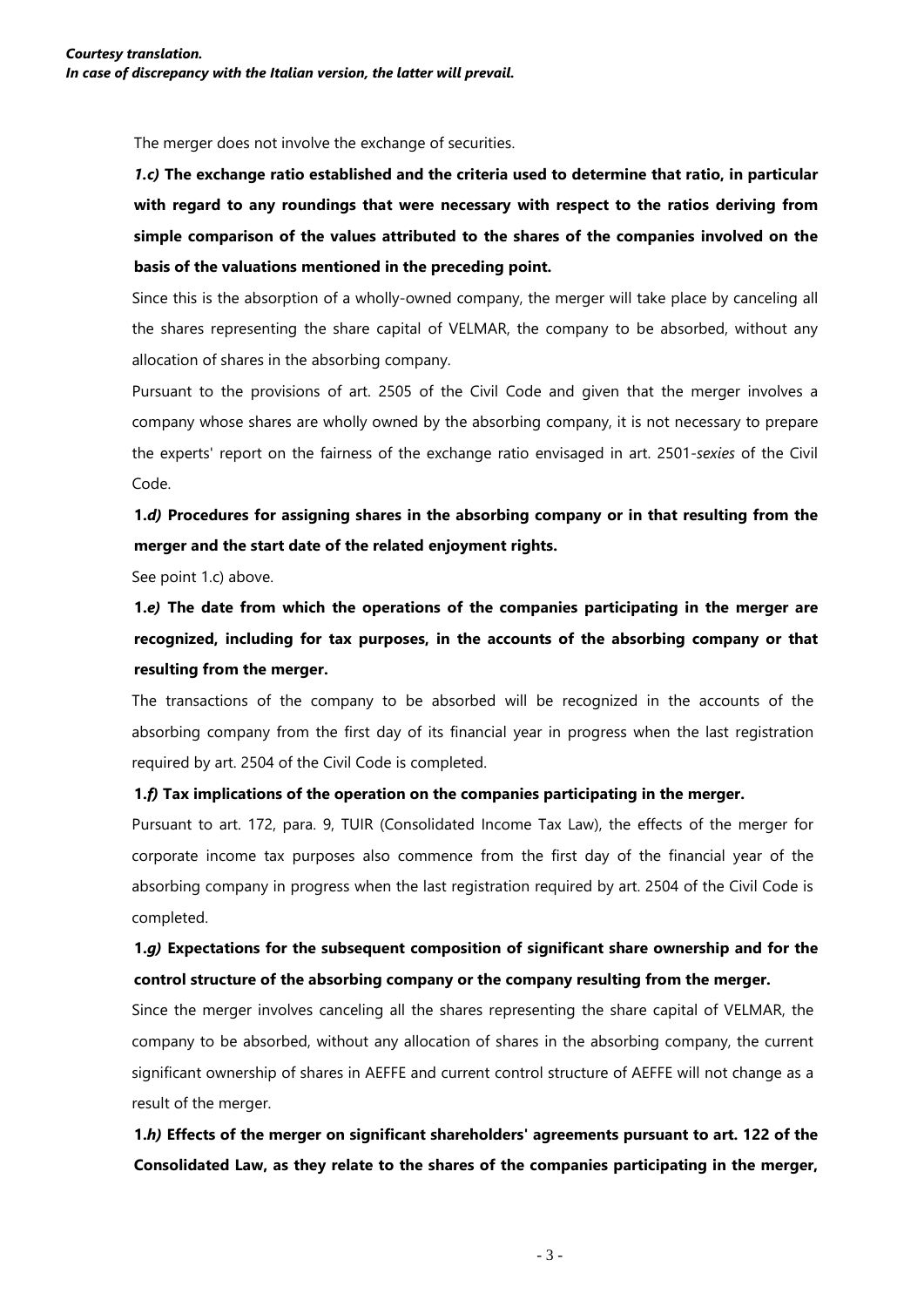#### **where such effects are communicated by the parties to those agreements.**

There are no agreements among the shareholders of the absorbing company or among those of the company to be absorbed.

# **1.***i)* **Opinion of the administrative body about the possible existence of a right to withdraw should the merger involve delisting pursuant to art. 2437-***quinquies* **of the Civil Code.**

Not applicable. The merger does not involve any changes to the corporate objects of the absorbing company nor the exclusion of Aeffe from the listing; accordingly, there are no grounds for exercising the right to withdraw pursuant to art. 2437 of the Civil Code nor to art. 2437- quinquies of the Civil Code.

**1.***l)* **In the event of recourse to the right to withdraw, indicate the parties entitled to exercise it, the basis and timing for exercise of that right and for redeeming the shares, with specific indication of the criteria for calculating the related payment.**

Not applicable.

\*\*\*\*\*\*\*\*\*

Finally note that:

- there are no categories of shareholder with special or preferential rights;
- there are no special benefits or advantages for the directors of the companies participating in the merger;
- no valuation difficulties were encountered when preparing the merger proposal;
- as a result of the merger, the Articles of Association of the absorbing company AEFFE S.p.A. will have the same content of the current one, with no capital increase;
- pursuant art. 3 of Consob Resolution n. 18079 on 20<sup>th</sup> January 2012, Aeffe makes use of the waiver granted by art. 70, para. 8, and 71, para.1- bis, of of CONSOB Regulation with reference to the making available to the public at the registered office the documents concerning operations of merger, demerger, capital increase, acquisitions, transfers.

With regard to the balance sheet pursuant to art. 2501-*quater* of the Civil Code, it will be appropriate to use the financial statements at 31st December 2021 of the companies participating in the merger.

Pursuant to art. 2501-*septies* of the Civil Code, the proposed merger, the financial statements for the last three years of the companies participating in the merger, and the other documents required by law, will be filed, throughout the 30 days prior to the date scheduled for adoption of the respective resolutions, at the registered offices of the companies participating in the merger and at the market operator, so that shareholders can examine them and obtain copies.

The above documentation will also be sent to Consob by AEFFE S.p.A., the absorbing company.